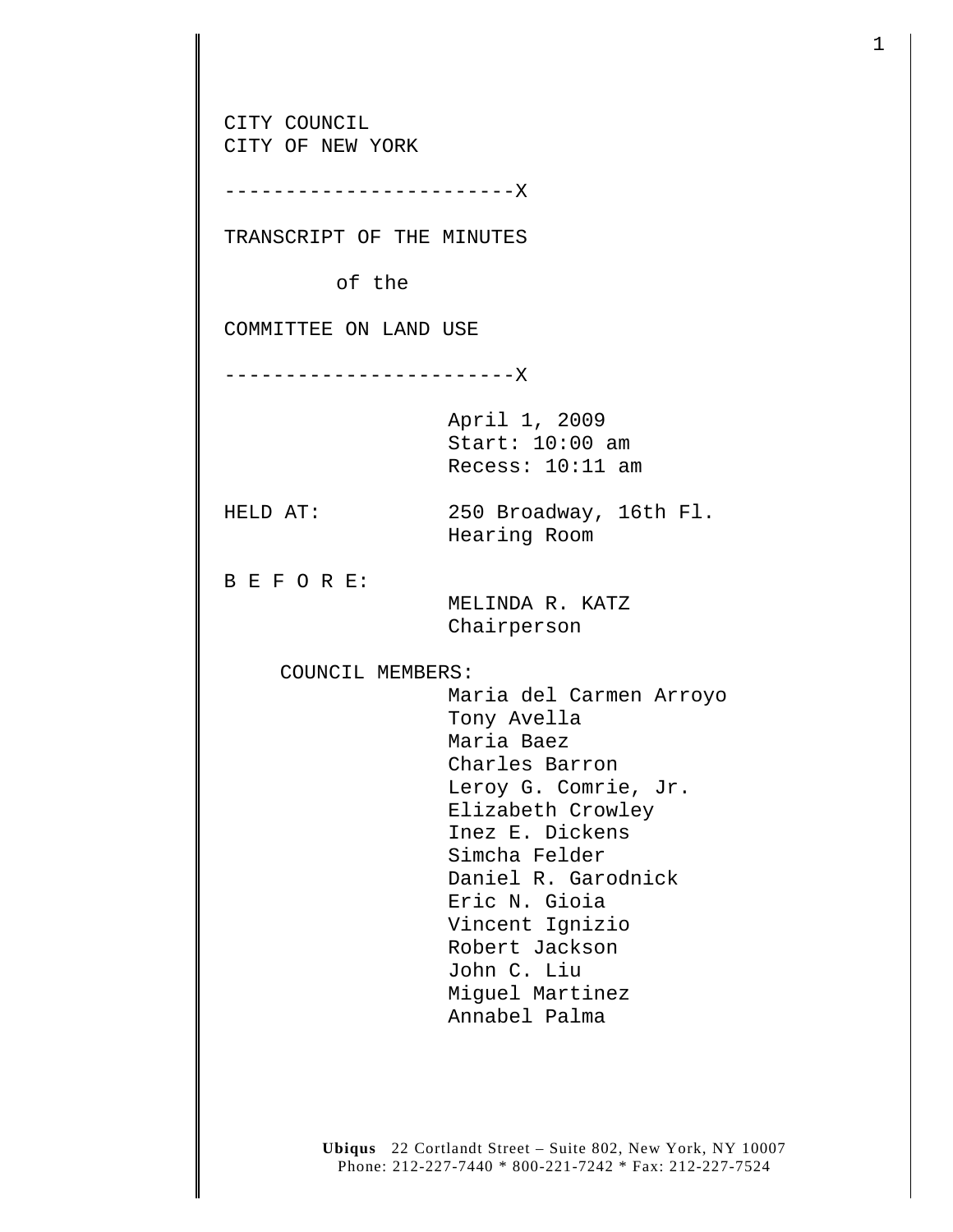## A P P E A R A N C E S

## COUNCIL MEMBERS:

 Joel Rivera Larry B. Seabrook Helen Sears Albert Vann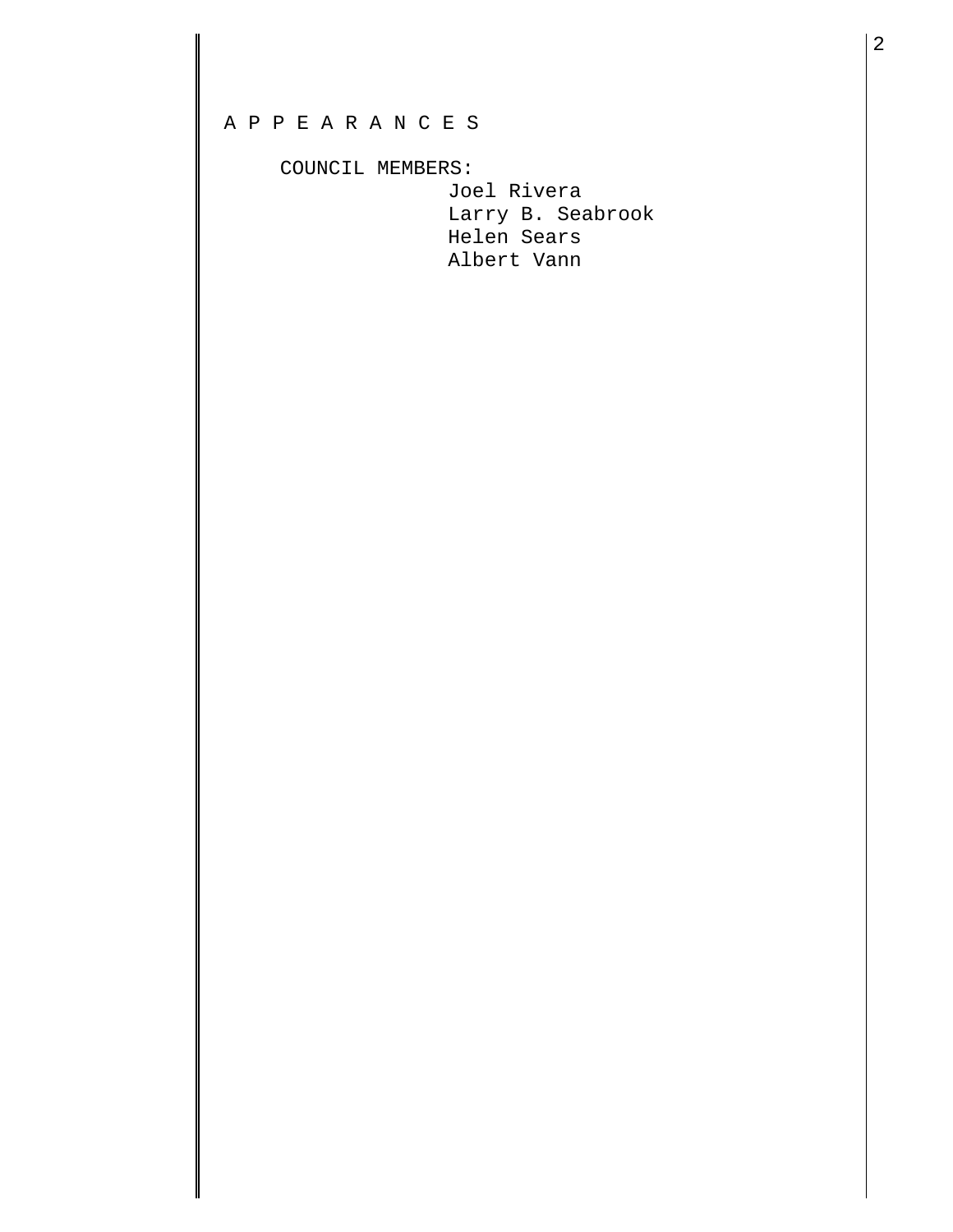| $\mathbf 1$ | 3<br>COMMITTEE ON LAND USE                         |
|-------------|----------------------------------------------------|
| 2           | CHAIRPERSON KATZ: Hi everyone.                     |
| 3           | Good morning. This will be a very, very quick      |
| 4           | meeting. Just so everyone knows before we leave,   |
| 5           | 1:00 is a joint meeting with Economic Development  |
| 6           | on Coney Island. Where is it? That's a very good   |
| 7           | question. It's in the chambers. We hope that it    |
| 8           | will still be there; roof and all, and we're       |
| 9           | working towards that goal. It's at 1:00. Let's     |
| 10          | get through the agenda quick. We have five         |
| 11          | related applications in Council Member Barron's    |
| 12          | district to facilitate the construction of a mixed |
| 13          | used development. It's called Gateway Estates II.  |
| 14          | Your district?                                     |
| 15          | COUNCIL MEMBER BARRON: Yes, Madame                 |
| 16          | Chair.                                             |
| 17          | CHAIRPERSON KATZ: Are you                          |
| 18          | supporting it?                                     |
| 19          | COUNCIL MEMBER BARRON: I'm                         |
| 20          | thinking about it. Yes.                            |
| 21          | CHAIRPERSON KATZ: LU 1009 is an                    |
| 22          | amendment to an urban renewal plan. LU 1010 is an  |
| 23          | amendment to the zoning map. LU 1011 is a special  |
| 24          | permit. We also have a ULURP UDAP at 1012 and      |
| 25          | 1013 is an amendment to the city map, LU 1016,     |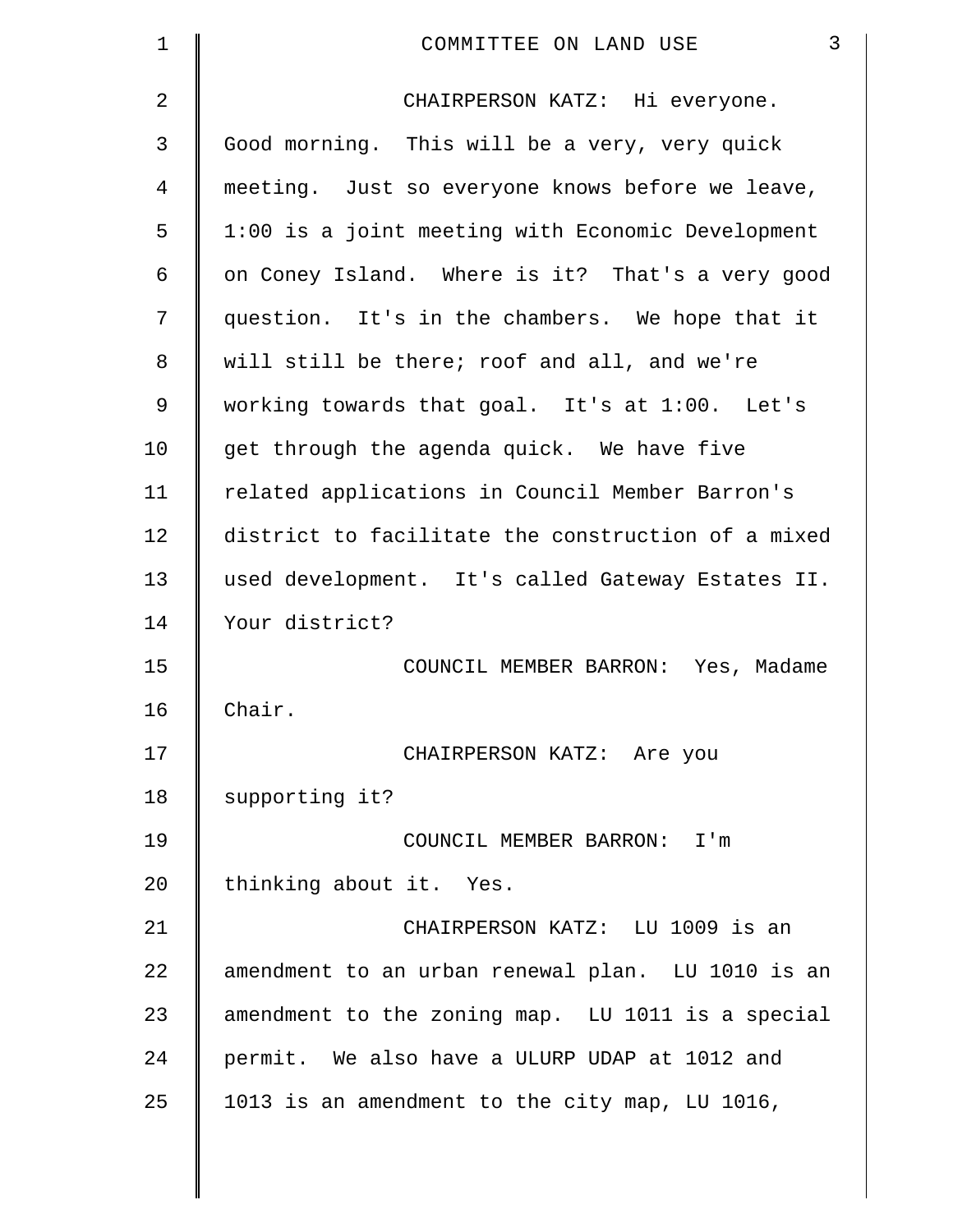| $\mathbf 1$    | $\overline{4}$<br>COMMITTEE ON LAND USE            |
|----------------|----------------------------------------------------|
| $\overline{2}$ | P.S. 109 in Council Member Viverito's district to  |
| 3              | facilitate the rehabilitation of an existing five- |
| $\overline{4}$ | story building for 74 residential units, a UDAP    |
| 5              | the Garvey, Council Member Vann's district for 78  |
| 6              | units and commercial space. LU 1027 in Council     |
| 7              | Member Vann's district is a ULURP and UDAP for 96  |
| 8              | units and commercial space. LU 1028 is a ULURP     |
| 9              | UDAP as well in Council Member Mendez's district   |
| 10             | at the Lower East Side Girl's Club for the         |
| 11             | development of a 12-story mixed used building, 78  |
| 12             | residential units. LU 1032 is in Speaker Quinn's   |
| 13             | district, the landmarking of 275 Madison Avenue    |
| 14             | building. LU 1033 and LU 1034 are related. It is   |
| 15             | NYPL George Bruce Branch. It is the landmarking    |
| 16             | in Council Member Jackson's district. One is the   |
| 17             | NYPL George Bruce Branch and the other is 125th    |
| 18             | Street Branch in Council Member Viverito's         |
| 19             | district. LU 1035 is in Council Member Ignizio's   |
| 20             | district. It's the landmarking of the Elsworth     |
| 21             | House. LU 1036 is Council Member Recchia's         |
| 22             | district. It's the landmarking of the Hubbard      |
| 23             | House. LU 1037 is 405-427 West 53rd Street         |
| 24             | Garage, special permit to facilitate a parking     |
| 25             | garage and that is in Speaker Quinn's district.    |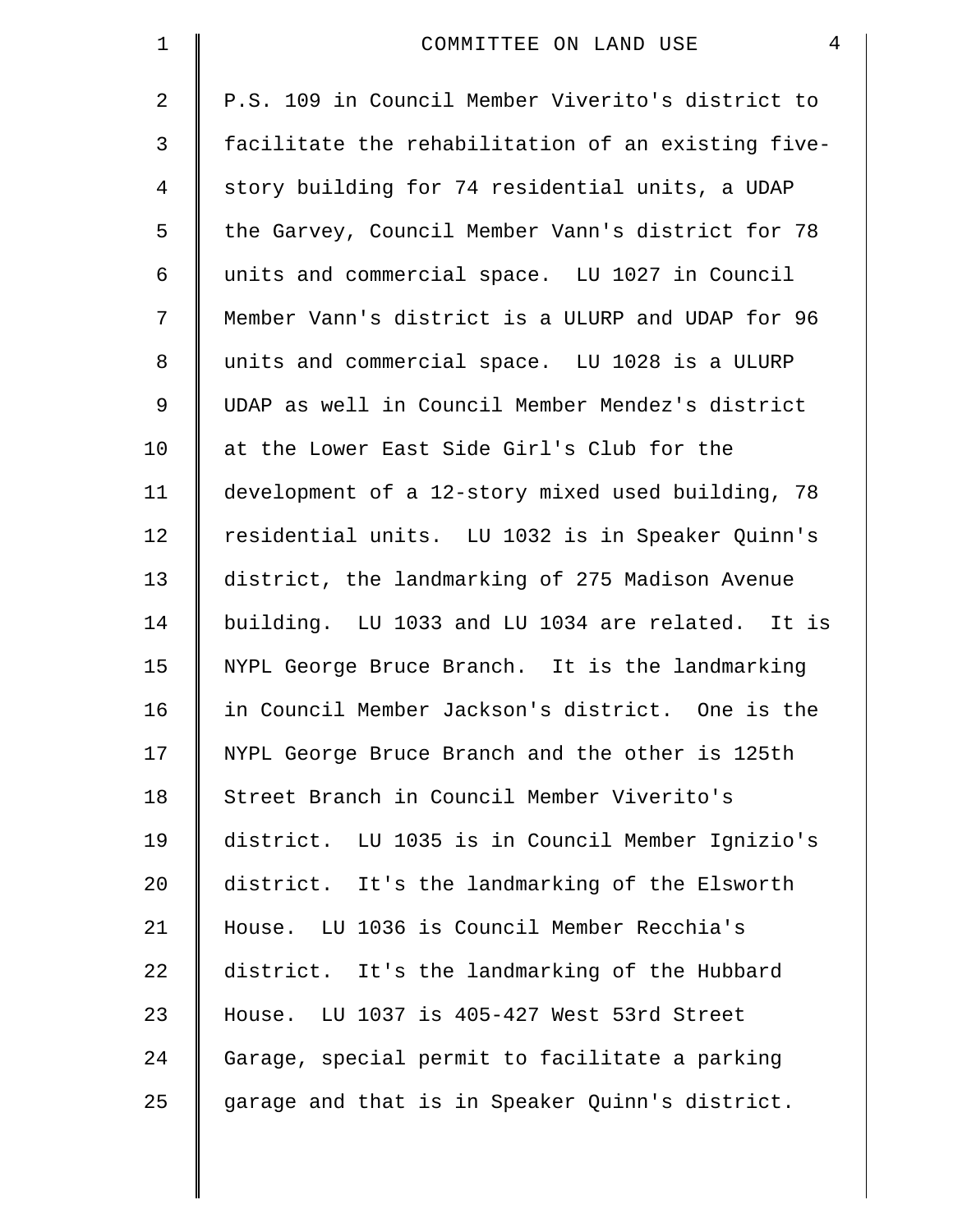| $\mathbf 1$ | 5<br>COMMITTEE ON LAND USE                         |
|-------------|----------------------------------------------------|
| 2           | Also in Speaker Quinn's district is the amendment  |
| 3           | to the zoning text for the Eastern Rail Yard's     |
| 4           | text amendment. We have UDAPs 938 and 940,         |
| 5           | Council Member Ulrich's district and Council       |
| 6           | Member Dickens' district. Any discussion?          |
| 7           | COUNCIL MEMBER BARRON: Yes.                        |
| 8           | CHAIRPERSON KATZ: Council Member                   |
| 9           | Barron?                                            |
| 10          | COUNCIL MEMBER BARRON: Madame                      |
| 11          | Chair, I just want to thank this committee for the |
| 12          | support for the Gateway II project. It's one of    |
| 13          | the largest projects in our district. We're        |
| 14          | talking about 2,220 units and like 80-90%          |
| 15          | affordability. Some would say all affordability;   |
| 16          | because we do have those that make \$60,000 or     |
| 17          | \$70,000 or \$80,000 in our community. Some are    |
| 18          | single family, some are two-family, some are       |
| 19          | condos, and co-ops. The overwhelming majority is   |
| 20          | 65% below and below of the AMI, which really fits  |
| 21          | our community well. We're going to have three      |
| 22          | parks built in there as well, a new school, a      |
| 23          | supermarket, a day care center and some space for  |
| 24          | the community to have a community center. So this  |
| 25          | is one of our historic affordability projects in   |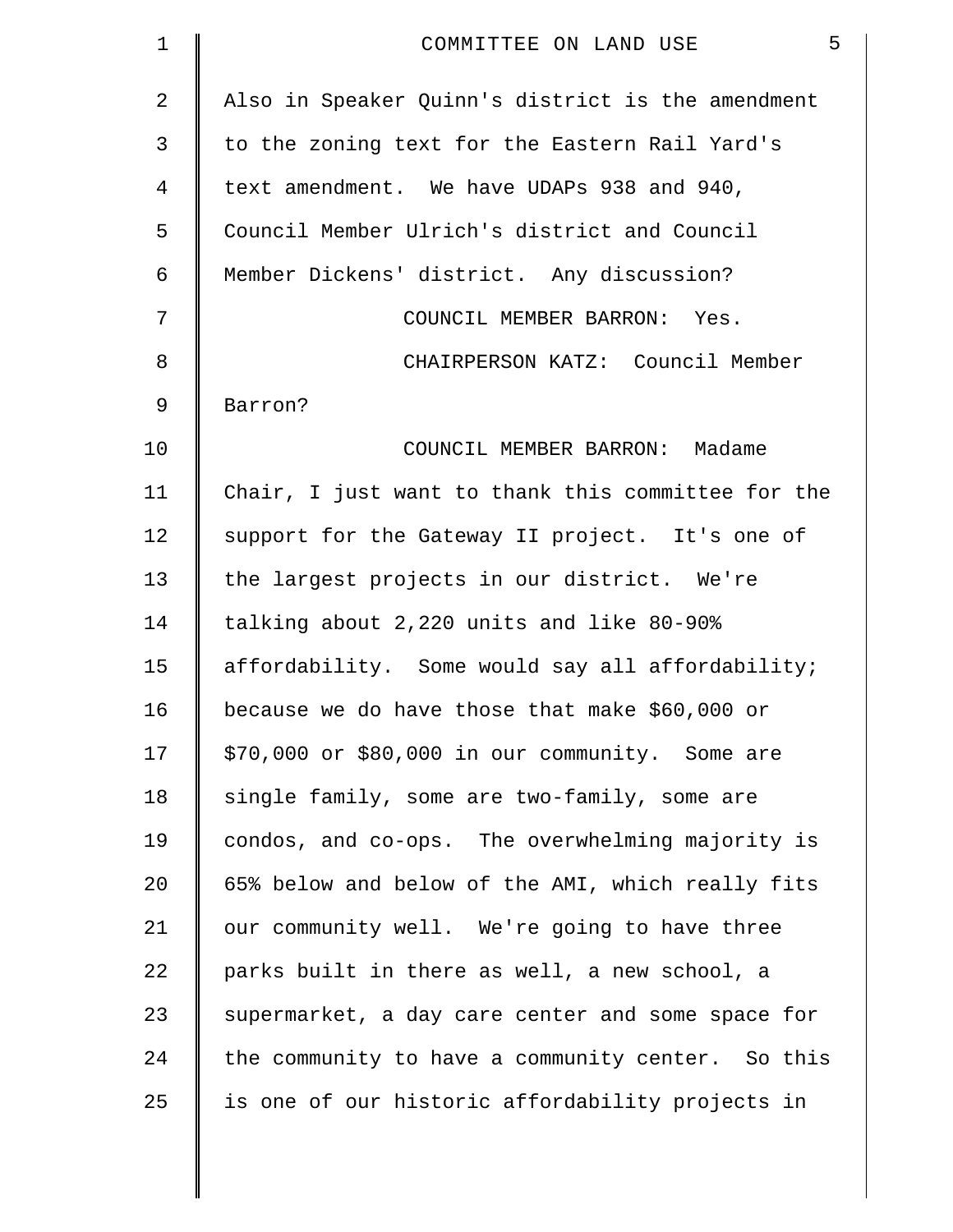| 1  | 6<br>COMMITTEE ON LAND USE                         |
|----|----------------------------------------------------|
| 2  | the city. And I'm just so honored Inez Dickens     |
| 3  | has been dethroned as the champion of              |
| 4  | affordability. This is displacement of the champ,  |
| 5  | so I'm just glad that I could do that. That's the  |
| 6  | only thing I have problems with Madame Chair that  |
| 7  | I'm displacing Inez and I have problems with that. |
| 8  | CHAIRPERSON KATZ: Inez can never                   |
| 9  | be displaced.                                      |
| 10 | COUNCIL MEMBER BARRON: Thank you                   |
| 11 | very much and I thank you for your support.        |
| 12 | CHAIRPERSON KATZ: My pleasure.                     |
| 13 | Anyone else have anything for discussion? Two      |
| 14 | announcements before we call the roll. Just so     |
| 15 | everyone here knows, about three or four years ago |
| 16 | we did billboard legislation in limiting the       |
| 17 | arterial billboards that go up by the LIE and the  |
| 18 | Grand Central and may of our arterials in our      |
| 19 | districts. We were sued on that. The judge ruled   |
| 20 | yesterday that this committee and this Council and |
| 21 | the city do have a right to limit the billboards   |
| 22 | on the arterials. So that was about three or four  |
| 23 | years ago. We should have a little bit of          |
| 24 | decorum. Just a little bit, just a touch, not      |
| 25 | much. Is there any other discussion on the agenda  |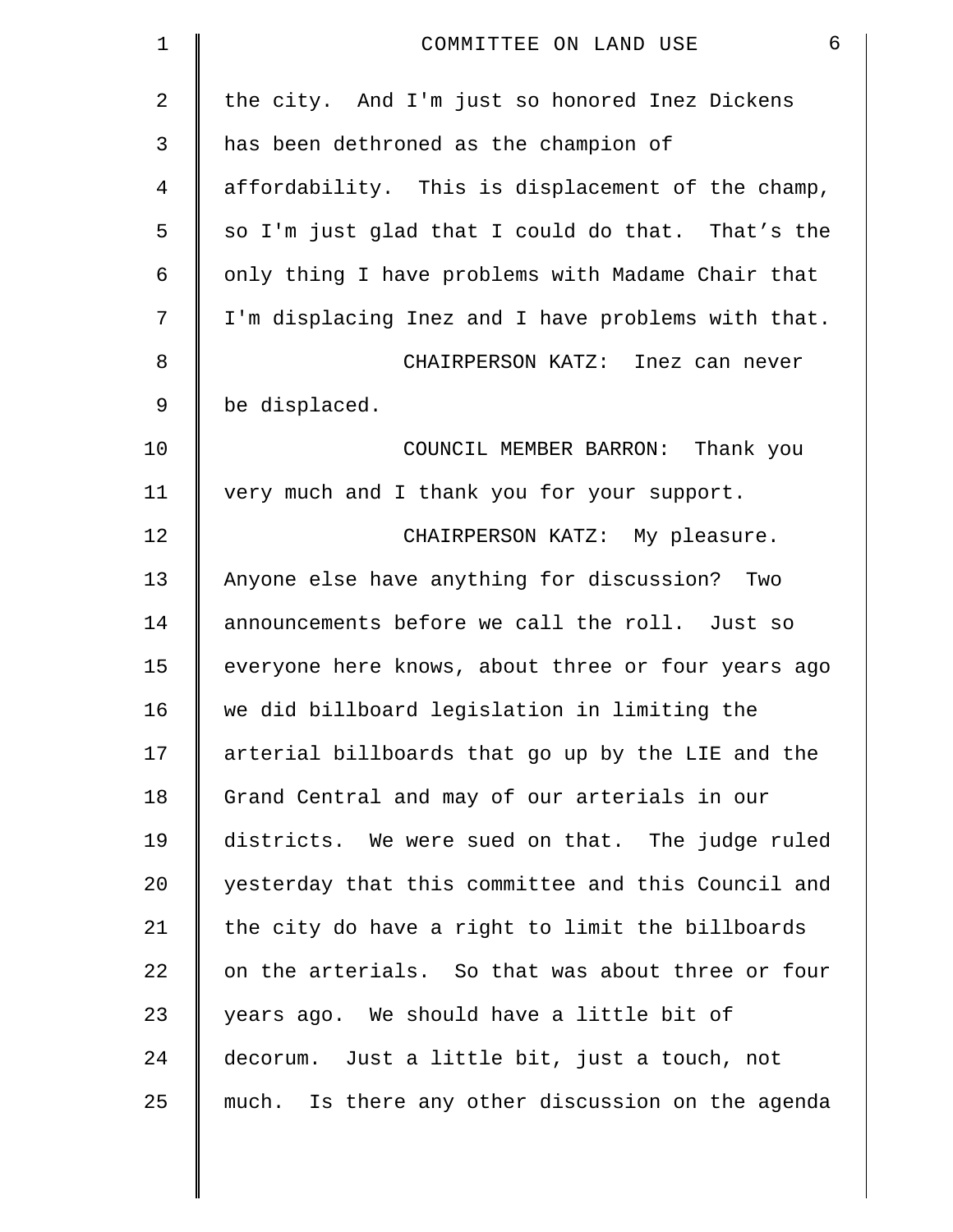| 1  | $7\phantom{.}$<br>COMMITTEE ON LAND USE            |
|----|----------------------------------------------------|
| 2  | today? I want to also welcome Council Member       |
| 3  | Elizabeth Crowley to the committee. We welcome     |
| 4  | her. Again, today, 1:00, we have a joint hearing   |
| 5  | for Coney Island with Economic Development.        |
| 6  | Tomorrow we have Zoning at 9:45, Landmarks at 9:30 |
| 7  | and Land Use at 10:00. Just so everybody knows.    |
| 8  | MALE VOICE: Where?                                 |
| 9  | CHAIRPERSON KATZ: In this room.                    |
| 10 | MALE VOICE: Why?                                   |
| 11 | CHAIRPERSON KATZ: Any other                        |
| 12 | discussion? Okay, call the roll.                   |
| 13 | WILLIAM MARTIN: William Martin,                    |
| 14 | Committee Clerk, roll call on the Committee on     |
| 15 | Land Use. Council Member Katz?                     |
| 16 | CHAIRPERSON KATZ: Aye on all.                      |
| 17 | WILLIAM MARTIN: Rivera?                            |
| 18 | COUNCIL MEMBER RIVERA: I vote aye                  |
| 19 | on all.                                            |
| 20 | WILLIAM MARTIN: Avella?                            |
| 21 | COUNCIL MEMBER AVELLA: Aye on all.                 |
| 22 | WILLIAM MARTIN: Baez?                              |
| 23 | COUNCIL MEMBER BAEZ: Aye on all.                   |
| 24 | WILLIAM MARTIN: Barron?                            |
| 25 | COUNCIL MEMBER BARRON: Aye on all.                 |
|    |                                                    |
|    |                                                    |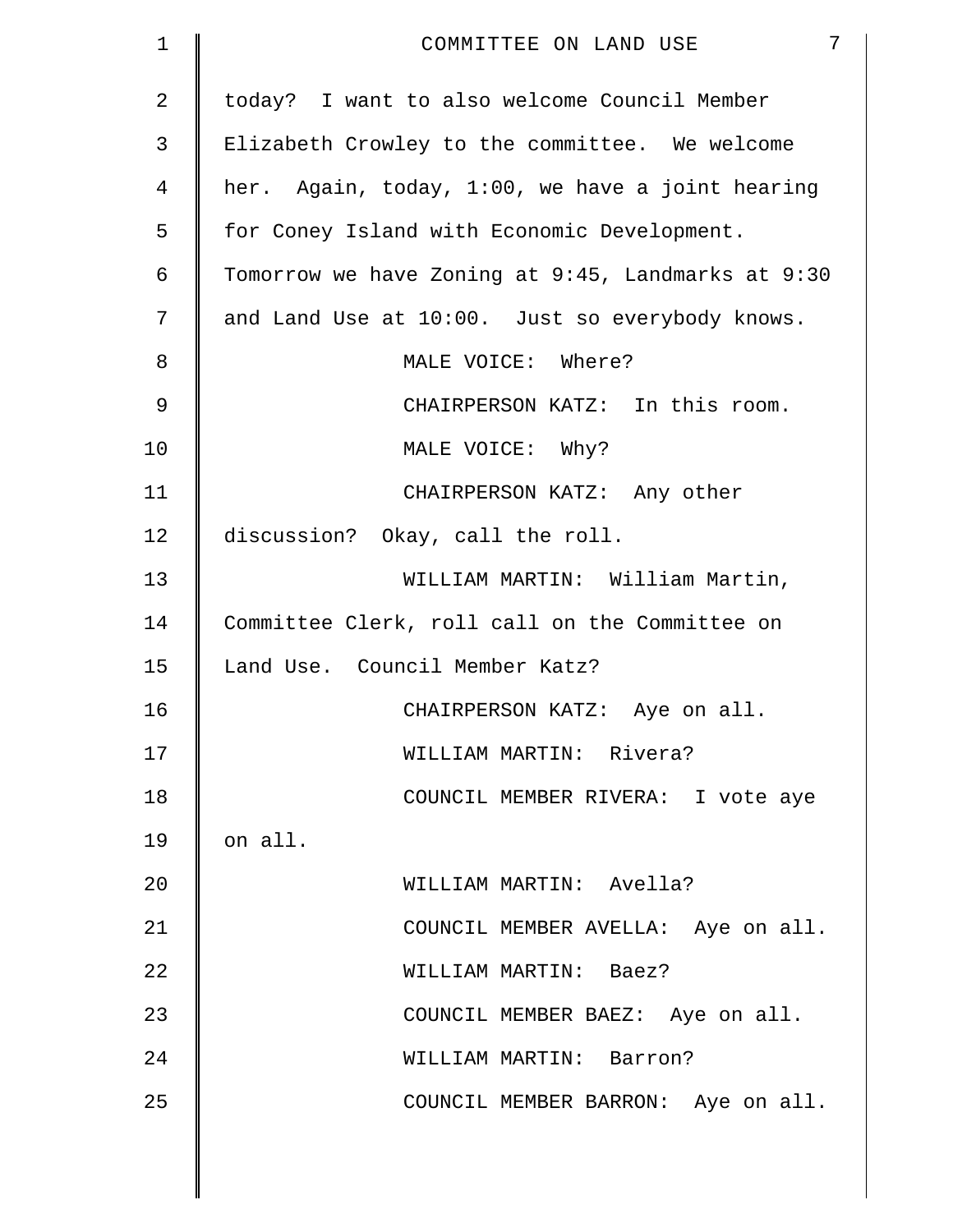| $\mathbf 1$ | 8<br>COMMITTEE ON LAND USE                         |
|-------------|----------------------------------------------------|
| 2           | WILLIAM MARTIN: Comrie?                            |
| 3           | COUNCIL MEMBER COMRIE: Aye on all.                 |
| 4           | WILLIAM MARTIN: Jackson?                           |
| 5           | COUNCIL MEMBER JACKSON: I vote aye                 |
| 6           | on all with the exception of what's your Land Use  |
| 7           | number Barron?                                     |
| 8           | COUNCIL MEMBER BARRON: It's not                    |
| 9           | listed.                                            |
| 10          | COUNCIL MEMBER JACKSON: Okay, I                    |
| 11          | vote aye on all. I'm sorry.                        |
| 12          | WILLIAM MARTIN: Liu.                               |
| 13          | COUNCIL MEMBER LIU: Yes.                           |
| 14          | WILLIAM MARTIN: Sears?                             |
| 15          | COUNCIL MEMBER SEARS: Aye.                         |
| 16          | WILLIAM MARTIN: Vann?                              |
| 17          | COUNCIL MEMBER VANN: Aye on all.                   |
| 18          | WILLIAM MARTIN: Palma?                             |
| 19          | COUNCIL MEMBER PALMA: Yes.                         |
| 20          | WILLIAM MARTIN: Dickens?                           |
| 21          | COUNCIL MEMBER DICKENS: I                          |
| 22          | emphatically vote aye on all with the              |
| 23          | acknowledgement that Council Member Barron finally |
| 24          | has acknowledged that I was the champion of        |
| 25          | affordable housing.                                |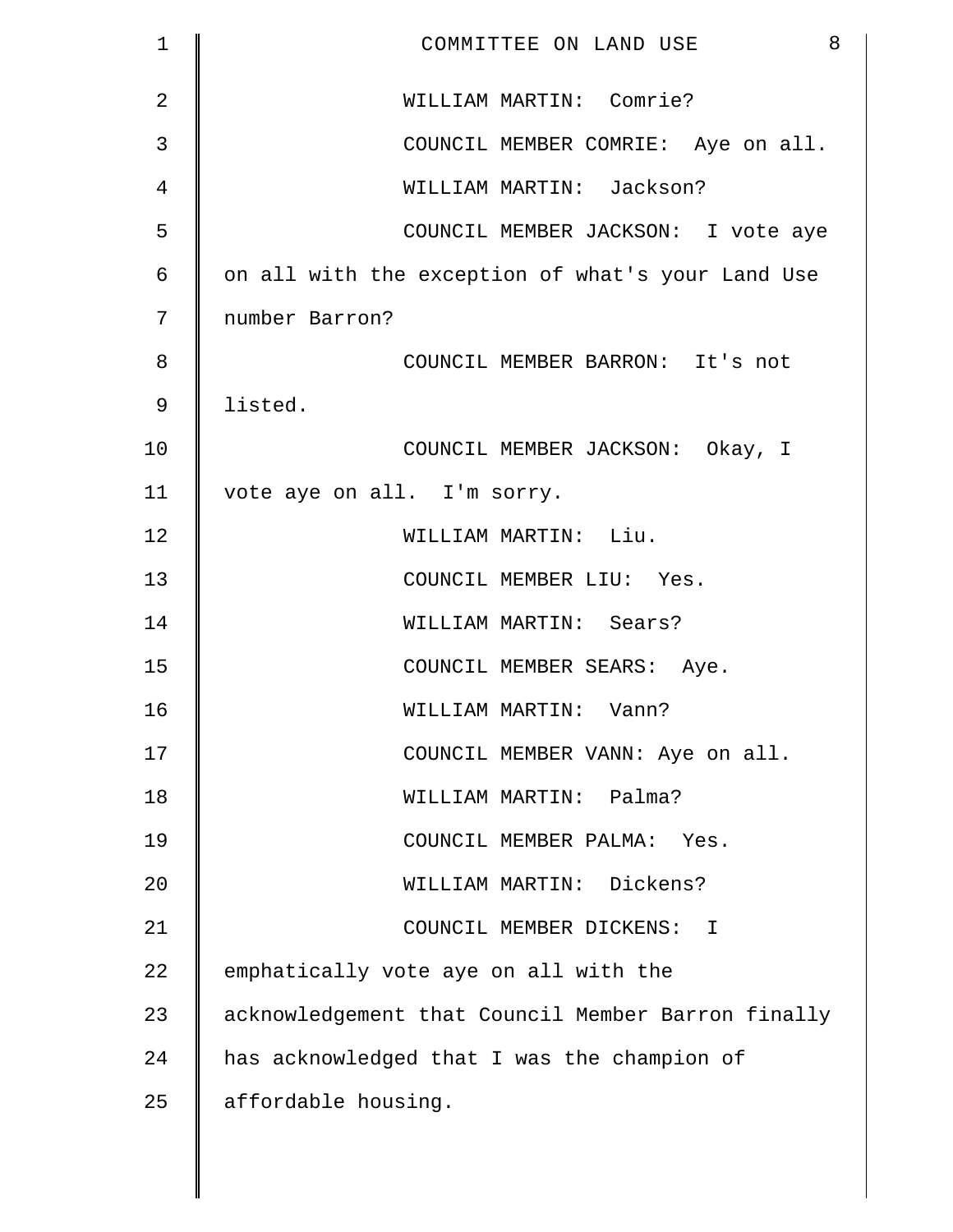| $\mathbf 1$    | 9<br>COMMITTEE ON LAND USE                         |
|----------------|----------------------------------------------------|
| $\overline{2}$ | WILLIAM MARTIN: Crowley?                           |
| 3              | COUNCIL MEMBER CROWLEY: Aye on                     |
| 4              | all.                                               |
| 5              | WILLIAM MARTIN: Ignizio?                           |
| 6              | COUNCIL MEMBER IGNIZIO: Yes.                       |
| 7              | WILLIAM MARTIN: Arroyo?                            |
| 8              | COUNCIL MEMBER ARROYO: Aye on all.                 |
| 9              | WILLIAM MARTIN: Garodnick?                         |
| 10             | COUNCIL MEMBER GARODNICK: Aye.                     |
| 11             | WILLIAM MARTIN: Felder?                            |
| 12             | COUNCIL MEMBER FELDER: Yes.                        |
| 13             | WILLIAM MARTIN: By a vote of 17 in                 |
| 14             | the affirmative, zero in the negative and no       |
| 15             | abstentions, all items have been adopted. Council  |
| 16             | Members please sign the committee reports. Thank   |
| 17             | you.                                               |
| 18             | CHAIRPERSON KATZ: Before we go I                   |
| 19             | would like to acknowledge we did a moment of       |
| 20             | silence for Jerry Crispino last week. He was a     |
| 21             | former Council Member. But so everybody knows, he  |
| 22             | was also the first chair of the Land Use Committee |
| 23             | after we took over the authority from the Board of |
| 24             | Estimates. We do acknowledge his passing and       |
| 25             | thank him for his great work on this committee.    |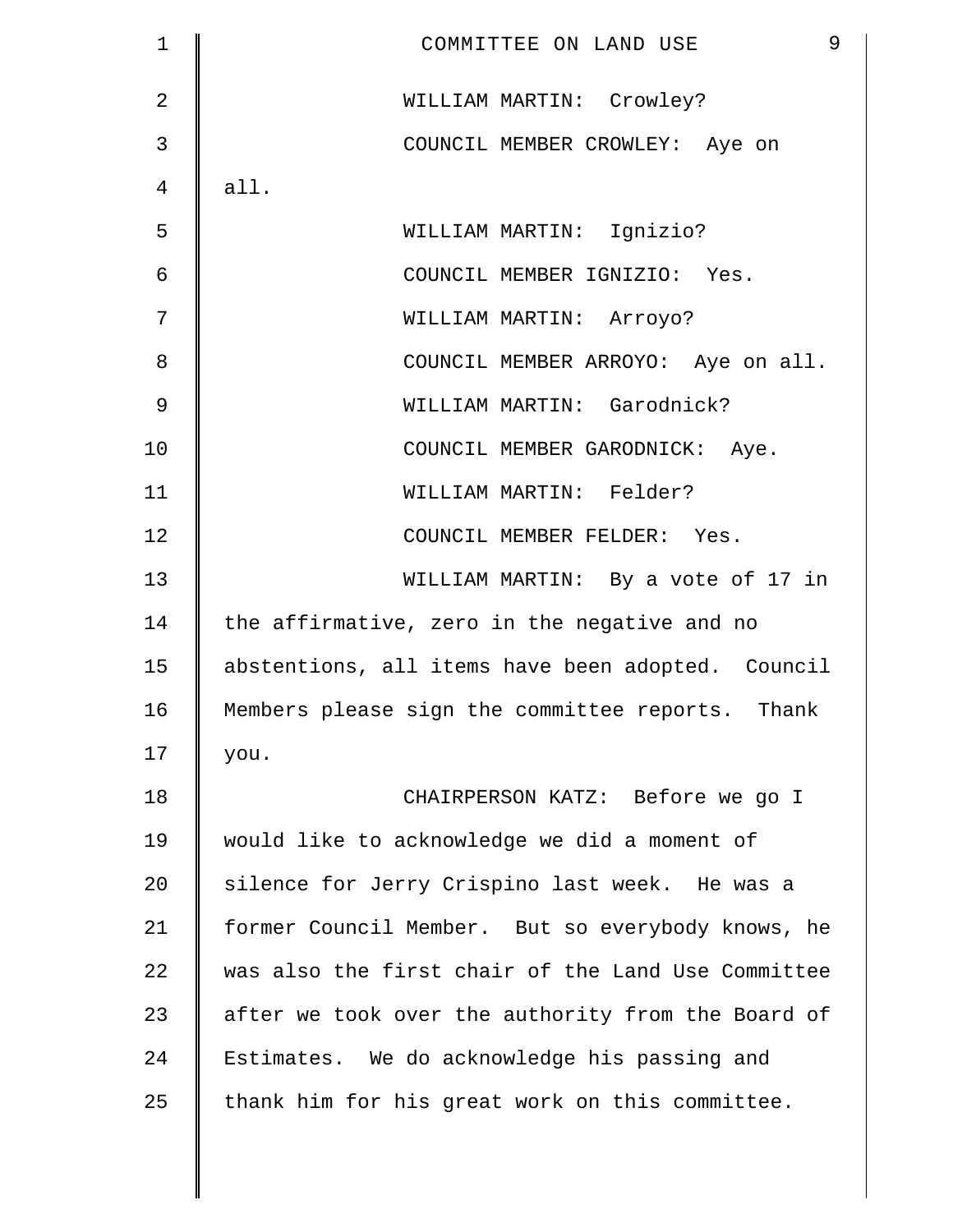| 1  | 10<br>COMMITTEE ON LAND USE                        |
|----|----------------------------------------------------|
| 2  | Thank you. The joint Economic Committee is at      |
| 3  | 1:00. Tomorrow morning we have subcommittees so    |
| 4  | we can finalize some business. Thank you. We'll    |
| 5  | leave the vote open for ten minutes. Thank you.    |
| 6  | [Pause]                                            |
| 7  | WILLIAM MARTIN: Council Member                     |
| 8  | Martinez?                                          |
| 9  | COUNCIL MEMBER MARTINEZ: Aye.                      |
| 10 | WILLIAM MARTIN: The vote now                       |
| 11 | stands at 18 in the affirmative.                   |
| 12 | [Pause]                                            |
| 13 | WILLIAM MARTIN: Council Member                     |
| 14 | Seabrook?                                          |
| 15 | COUNCIL MEMBER SEABROOK: Aye on                    |
| 16 | all.                                               |
| 17 | WILLIAM MARTIN: The vote now                       |
| 18 | currently stands at 19 in the affirmative, zero in |
| 19 | the negative and no abstentions.                   |
| 20 | [Pause]                                            |
| 21 | WILLIAM MARTIN: Council Member                     |
| 22 | Gioia?                                             |
| 23 | COUNCIL MEMBER GIOIA: Thank you.                   |
| 24 | I vote yes.                                        |
| 25 | [Pause]                                            |
|    |                                                    |
|    |                                                    |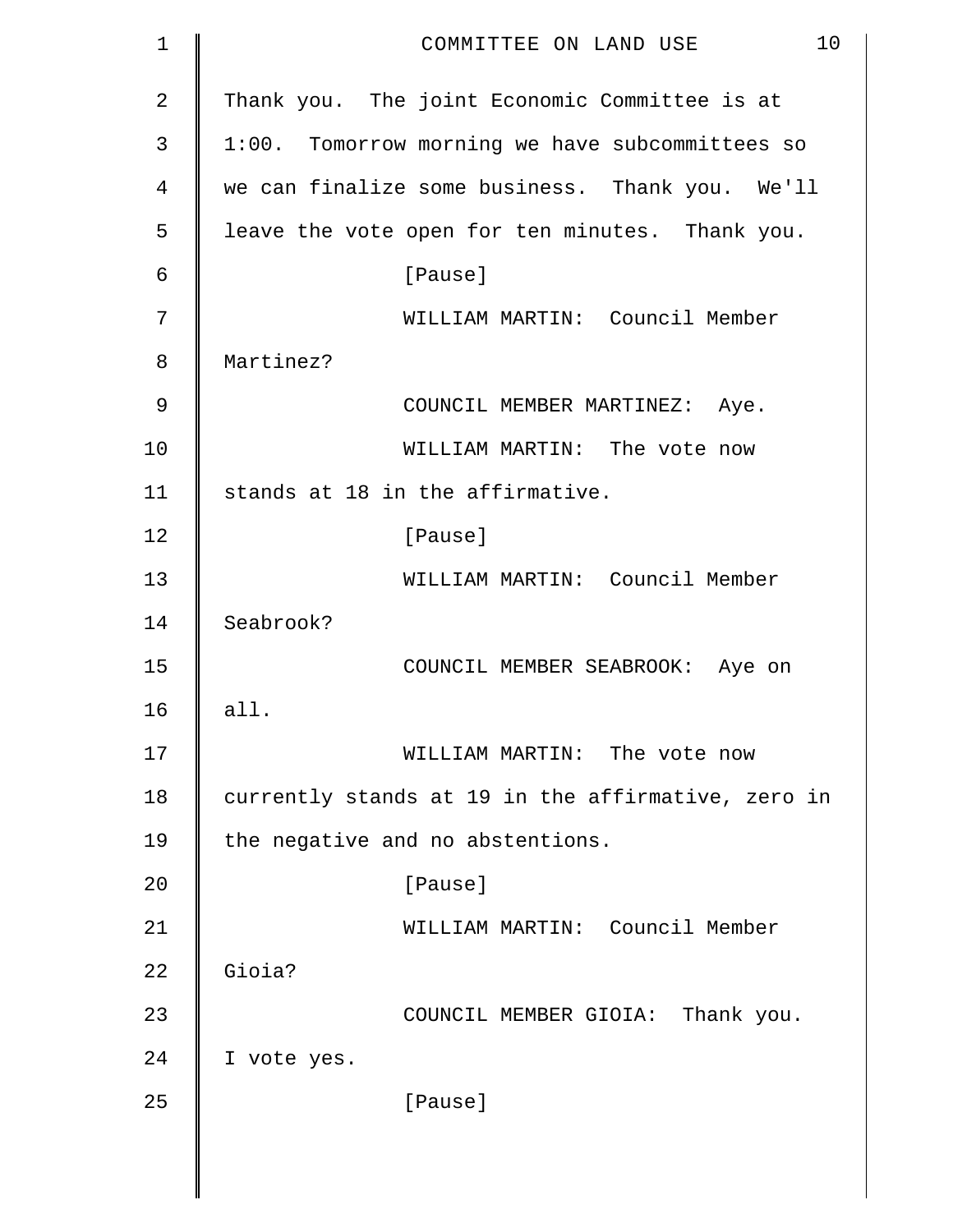| 1              | 11<br>COMMITTEE ON LAND USE                       |
|----------------|---------------------------------------------------|
| $\overline{2}$ | WILLIAM MARTIN: The final vote on                 |
| 3              | the Committee on Land Use now stands at 20 in the |
| 4              | affirmative, zero in the negative and no          |
| 5              | abstentions.                                      |
| 6              | [Pause]                                           |
| 7              | CHAIRPERSON KATZ: I'd like to                     |
| 8              | reopen the meeting of the Land Use Committee for  |
| $\mathsf 9$    | April 1st. Council Member Mendez, how do you      |
| 10             | vote?                                             |
| 11             | COUNCIL MEMBER MENDEZ: I vote aye                 |
| 12             | on all.                                           |
| 13             | CHAIRPERSON KATZ: Thank you very                  |
| 14             | much. The meeting is closed. What's the vote?     |
| 15             | WILLIAM MARTIN: Final vote on the                 |
| 16             | Committee on Land Use is 21 in the affirmative,   |
| 17             | zero in the negative and no abstentions.          |
| 18             | CHAIRPERSON KATZ: Thank you.                      |
|                |                                                   |
|                |                                                   |
|                |                                                   |
|                |                                                   |
|                |                                                   |
|                |                                                   |
|                |                                                   |
|                |                                                   |
|                |                                                   |